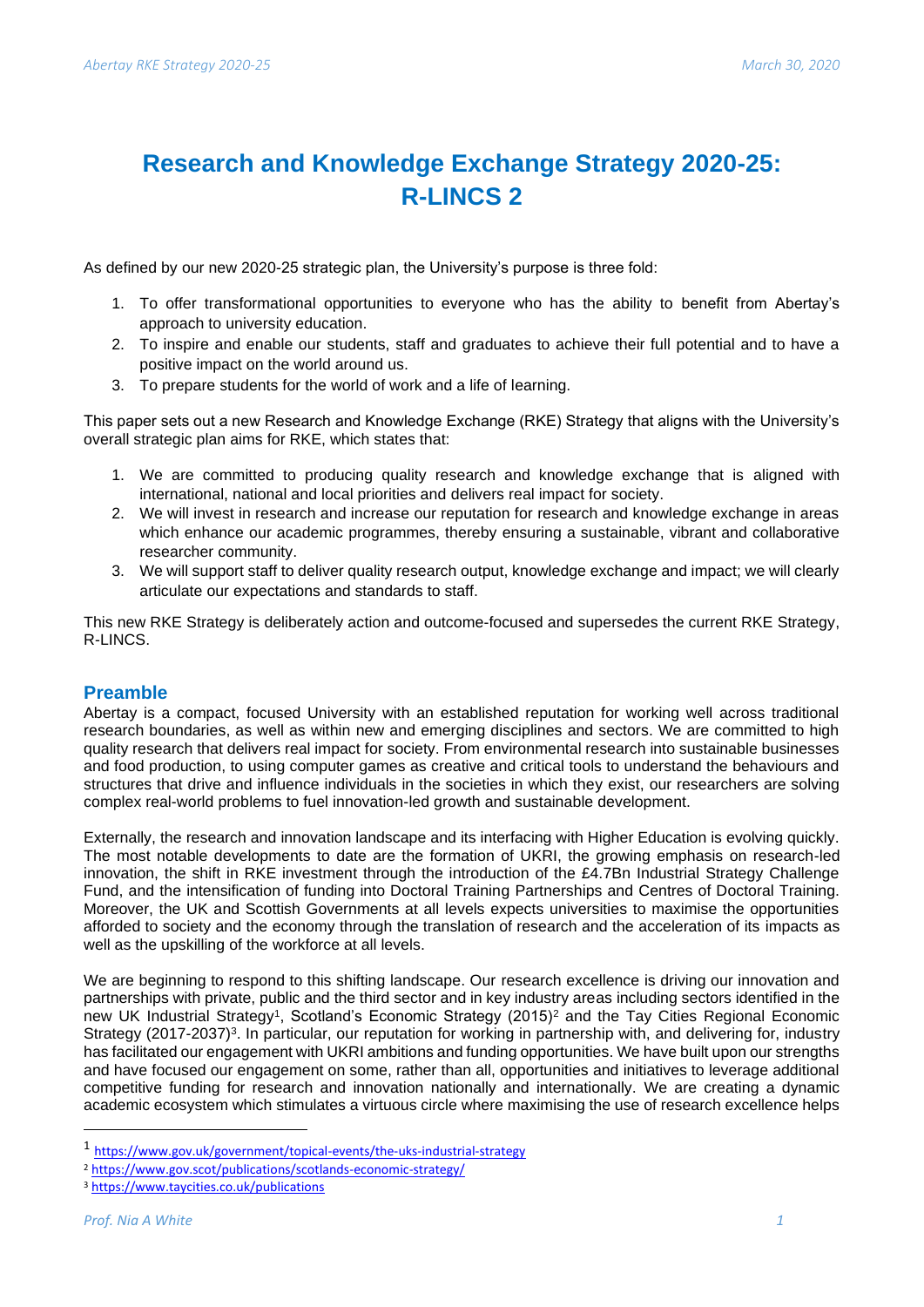drive innovation, economic and social impact through partnership working with key stakeholders, which in turn feeds back to expand and enrich our own research and teaching excellence, relevance, capacity and capability.

The RKE Strategy 2020-25 (R-LINCS  $2)^4$  is a considered response to the external landscape, contextualised by the successes achieved and challenges faced during the period of our previous RKE Strategy (2014-19). Through investment in and delivery of our new RKE Strategy, Abertay will support areas of existing and emerging research excellence across the University and grow the value of our research to make a major contribution to economic prosperity, social and cultural impact and inclusive growth. This RKE Strategy is central to our long-term plan to embed a research-led culture right across Abertay that underpins everything we do in research, knowledge exchange and teaching, and will deliver an integrated strategy across the Institution, driving and coordinating actions at individual, Division, School and University levels.

# **RKE Framework**

Strategic RKE activity will be focused within and across Challenge Spaces addressing key local, national and international priorities that our research base best positions us to respond to. To address these Challenge Spaces we will draw on our research expertise that is encapsulated in our Pooled Excellence, which represent cross-institutional ways of working, and our academic units, the Divisions.

#### Challenge Spaces

**Creative Industries & Cultural Vitality**, exploring the creative use of interactive and immersive technologies in entertainment and non-entertainment spaces alike, and how they shape our everyday living, leisure and work cultures and practices.

**Health & Care Across the Lifespan**, considering human and societal challenges of adversity, mental and physical health, wellbeing, education, performance and social care and the roles that science, sport and physical activity have in addressing those challenges.

**Security, Equality & Social Justice**, fostering personal, societal and organisational security and resilience in a time of increasing local, national and transnational threats and socio-technical disruption together with growing economic and health inequality.

**Sustainable Development & Inclusive Living**, managing responsibly the natural resource requirements (and energy-foodwater nexus) of inclusive living and business infrastructures and safeguard their transmission to future generations.

#### Pooled Excellence

Our Pooled Excellence cross-cuts organisational structures and recognises our particular ways of working that can contribute to all of the above Challenge Spaces. We have Pooled Excellence in:

**Co-creation & external engagement**: working with stakeholders collaboratively from the outset to define and develop solutions to problems.

**Digital transformation & emerging technologies**: using existing and emerging digital technologies to create new social and economic processes and products.

Effective learning & pedagogy<sup>5</sup>: investigating learning, and sharing expertise with students, staff, and the wider research and education community.

**Experimentation & systems modelling**: investigating complex systems through systematic experimental design and predictive modelling.

**Human interaction & user experience**: ensuring efficient and effective interactions with processes, products and technologies.

**Social identity & human behaviour**: examining the relationship of individuals and groups to socio-economic and technical change.

<sup>4</sup> The RKE Strategy 2020-25 aligns with and supports our new University Strategic Plan, our new Learning Enhancement Strategy and new Digital Strategy.

<sup>5</sup> and in line with Abertay's Learning Enhancement Strategy 2020-25, priority 5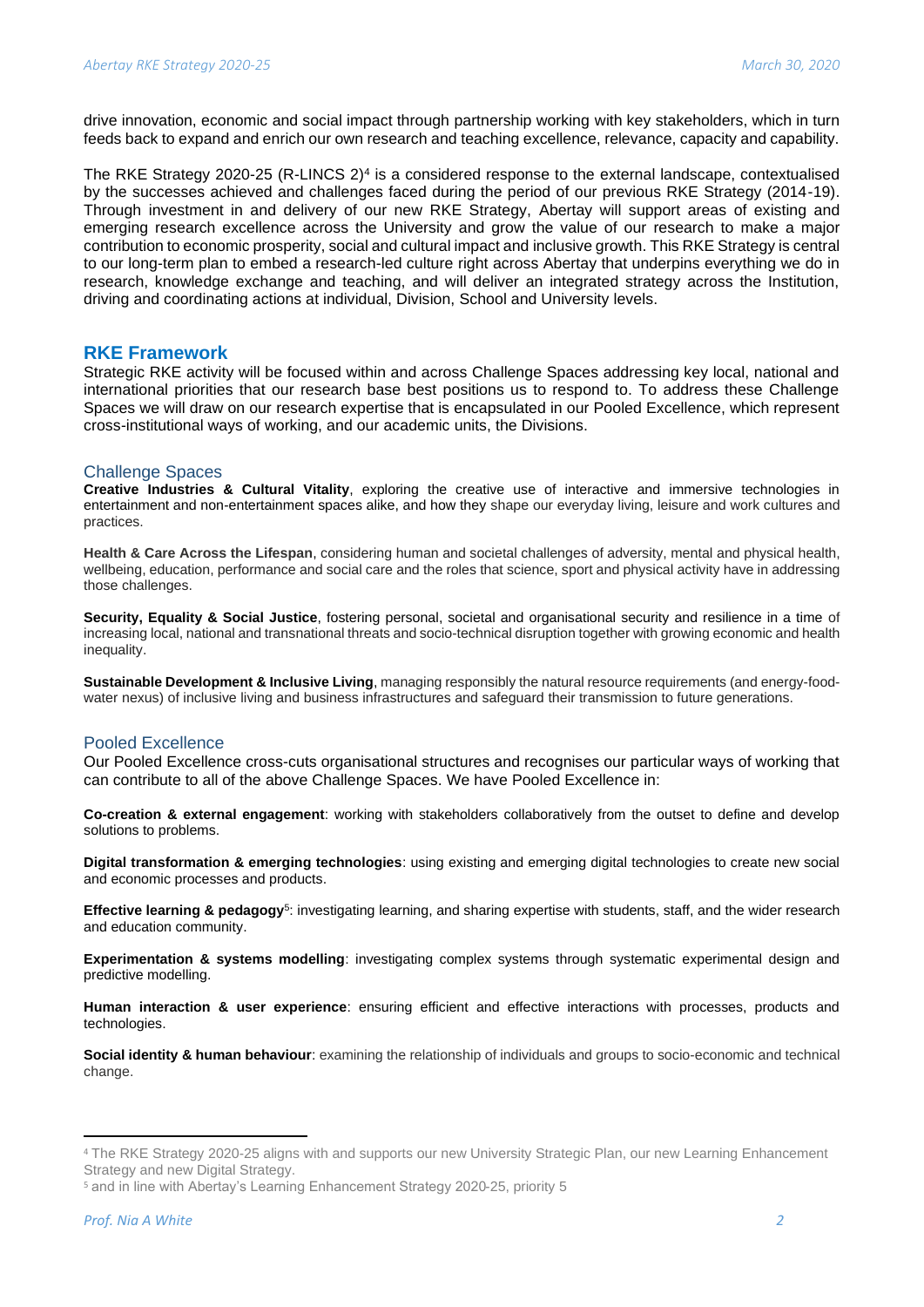# Divisions

Divisions<sup>6</sup> are central to all of our academic activities. Divisions provide discipline-based RKE strength and Heads of Division manage the workload of our academic community.

| <b>Challenge Spaces</b>                                      |                                                                     |                                      |                                                                                                                                                                                   |                       |                        |
|--------------------------------------------------------------|---------------------------------------------------------------------|--------------------------------------|-----------------------------------------------------------------------------------------------------------------------------------------------------------------------------------|-----------------------|------------------------|
| <b>Creative Industries</b><br>8,<br><b>Cultural Vitality</b> | <b>Health and Care</b><br><b>Across the</b><br><b>Lifespan</b>      |                                      | We have Pooled Excellence in:<br>Co-creation & external engagement<br><b>Digital transformation &amp; emerging</b><br>technologies                                                |                       |                        |
| <b>Security, Equality</b><br><b>Social Justice</b>           | <b>Sustainable</b><br><b>Development</b><br><b>Inclusive Living</b> |                                      | <b>Effective learning &amp; pedagogy</b><br><b>Experimentation &amp; systems modelling</b><br><b>Human interaction &amp; user experience</b><br>Social identity & human behaviour |                       |                        |
| We draw upon our expertise in the Divisions of:              |                                                                     |                                      |                                                                                                                                                                                   |                       |                        |
| <b>Accounting, Business &amp; Management</b>                 |                                                                     |                                      | <b>Games Technology &amp; Mathematics</b>                                                                                                                                         |                       |                        |
| <b>Games &amp; Arts</b>                                      |                                                                     | <b>Sport &amp; Exercise Sciences</b> |                                                                                                                                                                                   |                       | <b>Health Sciences</b> |
| <b>Engineering &amp; Food Science</b>                        |                                                                     |                                      | <b>Psychology &amp; Forensic Sciences</b>                                                                                                                                         |                       |                        |
| <b>Sociology</b>                                             | Law                                                                 |                                      |                                                                                                                                                                                   | <b>Cyber Security</b> |                        |

The Figure provides a visual representation of our RKE Framework of Challenge Spaces, Pooled Excellence and Divisions.

# Vision and aims

Our underlying vision is *focused collaborative research and interdisciplinary innovation for impact*. The three central pillars of our vision are:

- To achieve research of the highest quality;
- To have an impact beyond academia which yields economic, social and cultural benefits;
- To support and develop excellent researchers.

To realise this vision, we will:

Foster ambition and success, build critical mass and new research and knowledge exchange strengths across the University, by leveraging existing excellence within priority challenge spaces

Stimulate excellence in collaborative and interdisciplinary research and knowledge exchange with societal and economic impact through development of existing staff and the new appointment of talented and leading academics and practitioners

Develop researchers to be adaptable and flexible in an increasingly diverse and global research environment, through provision of researcher training, mentoring, facilitated interaction with enterprise and public engagement channels, investment and support

Enhance the value of our researcher output and impact through research leadership and a streamlined and effective research support infrastructure

Develop further strategic collaborations aligned with our core academic provision through national and international academic and industrial research and knowledge exchange alliances

<sup>6</sup> including the pan-University AbLE Academy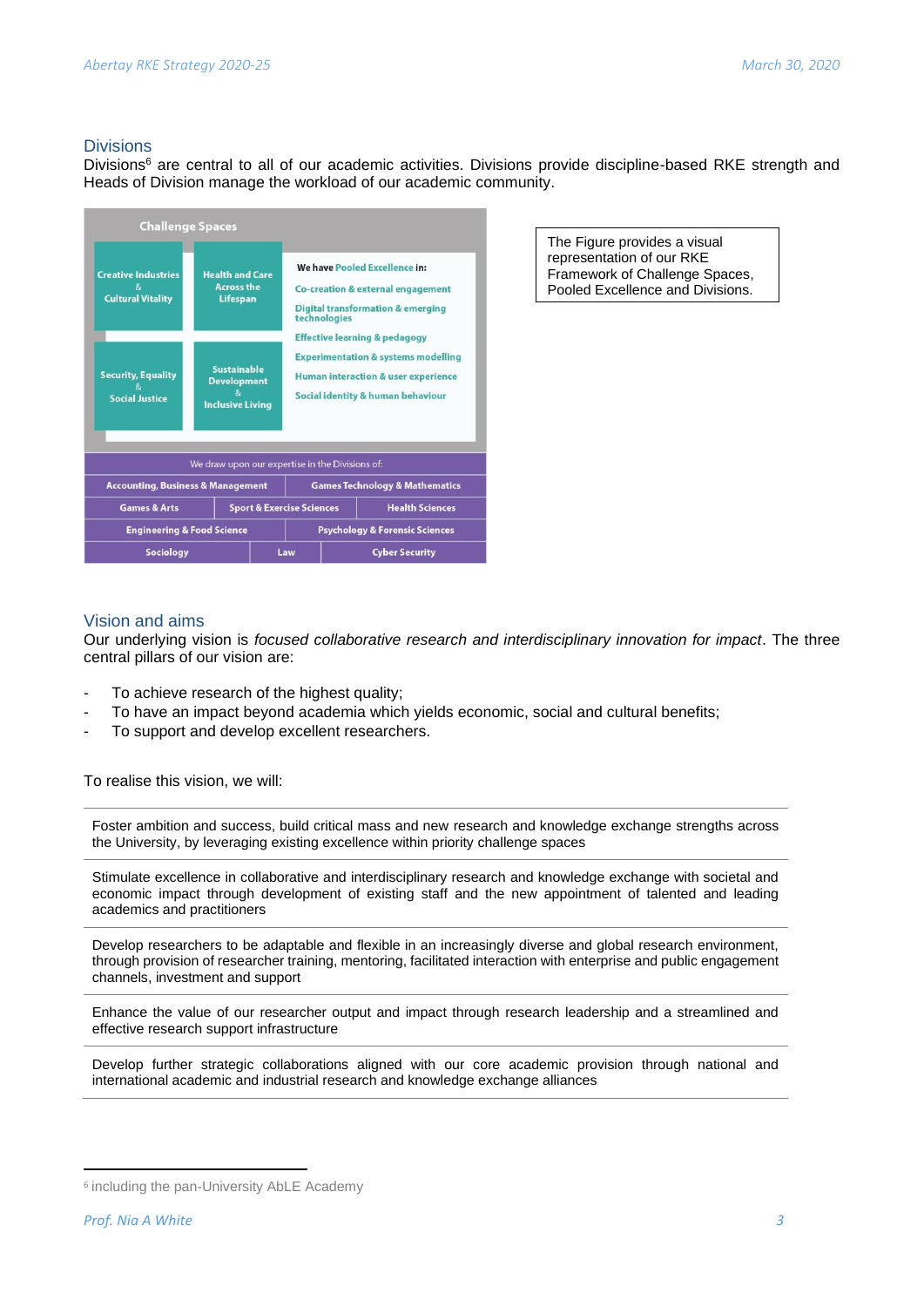We will achieve our aims by focusing purposeful activity, strategic investment and innovative policies into five key Priorities over the next five years:

- Research leadership, recruitment and management
- Sustainable research environment
- Researcher development
- Quality output and impact
- Informed decision making

Through these Priorities we will invigorate the University research culture and rebalance the profile of RKE with teaching within the academic ecosystem, by communicating our successes, appropriate resourcing, prioritisation and support.

#### Priority 1: Research leadership, recruitment and management

Leadership: We will develop a coherent, transparent network of RKE leadership, management and support that will allow us to build capacity and focus effort via Challenges, and develop core competencies and depth via Pooled Excellence. We will form research teams drawing across from Divisions to ensure alignment of strategy at all levels of the University. Our research leaders will identify funding opportunities and priorities, and plan coordinated activity and support via a Research Leadership Group. Output, impact and income achieved will be assessed against agreed research leader and manager targets. We will introduce effective research leadership into subject areas where this does not yet exist.

Recruitment: We will also identify those RKE areas where through key recruitment and investment we can develop a broad front of excellence, impact and RKE leadership. To effect this, interview panels for all academic posts should have appropriate research representation from the Research Executive or Professoriate.

Management: We will develop and clearly articulate our expectations and standards to research leaders, managers and staff. Workload will be allocated and managed to support RKE goals of output, impact and income generation. We will identify potential research leaders in key areas and support them to secure major awards and come to the forefront of their fields. We will support the development and management of large grants.

**Summary: Research leadership and line management is critical to improved RKE performance; purposeful quality research leadership and management will improve the number of large coordinated grant proposals being submitted and the quality and quantity of output generated by staff.** 

# Priority 2: Sustainable Research Environment

Investment: We will focus internal investment through our Challenge Spaces and enabling Pools of Excellence, to build on our existing successes and capitalise on our critical mass and interdisciplinary capabilities, with a view to develop and diversify application, industry networks and partnerships, in areas which enhance our academic provision. To help focus this investment we will develop a revised funding model for Schools based on success and opportunity.

PGR Students: We will provide targeted internal support for postgraduate research students (funded and cofunded studentships; Abertay Futures Scholarships) and provide quality research degree supervision, to support the growth and impact of our postgraduate research community and stimulate new intra- and inter-disciplinary developments appropriate for a contemporary research landscape. We will provide excellent Research Degree Student supervision to support student success, employability and career progression.

Impact: We will provide an ecosystem of support for individuals and organisations in order to help realise the economic, social and cultural impact of new innovation arising from our research. We will increase the number of academic staff recognised internationally for their excellent research and impact and we will target our effort to diversify funding from business, and esteemed UKRI, UK charity and international sources.

Infrastructure: We will ensure that appropriate technical support is in place in key areas and provide state-of the-art facilities and equipment.

**Summary: Developing an ambitious, resourced, supportive and collaborative research culture is critical to the vitality and sustainability of the academic community; targeted support and prioritised effort will**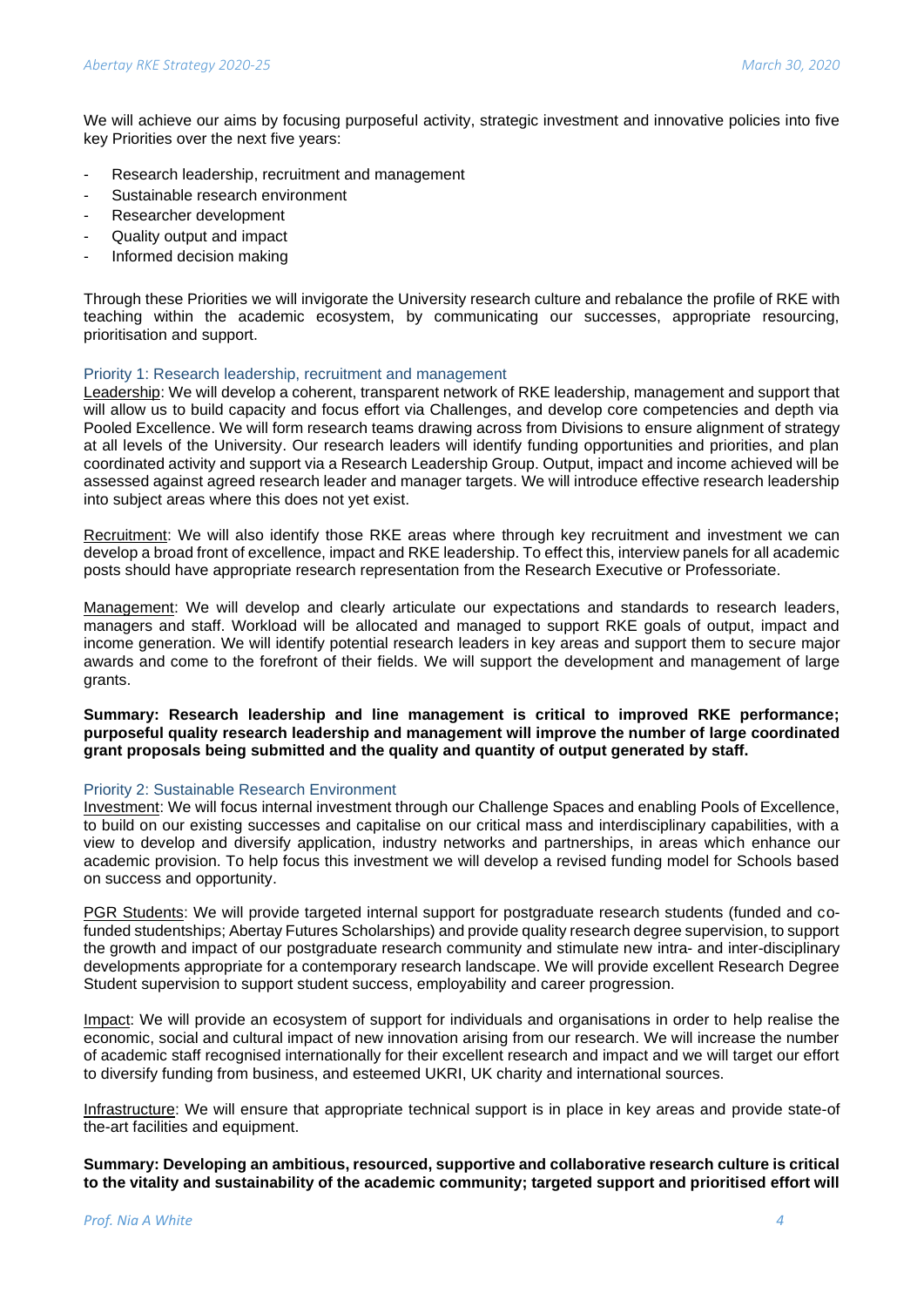#### **improve our reputation for delivering quality research with impact, and will support the appointment and retention of excellent academics.**

#### Priority 3: Researcher Development

Development: We will attract, develop and nurture the careers of excellent and early career researchers by resourcing their initial period at Abertay so that they are embedded within the academic community and their research and impact reaches an internationally excellent level. This embedding will be effected through mentoring and support, reduced administrative and teaching workloads and access to collaborative studentships.

We will develop and clearly articulate our expectations and standards to staff and we will support staff and students to deliver quality research output, knowledge exchange and impact. Individual researchers will be supported to build integrated bodies of work that evidence sustained and deep research inquiry. This support will include research planning to deliver on a relatively small number of high quality outputs with clear pathways to impact supported by effective networking.

The Graduate School will act as an integrated centre to support development of academics and raise the quality of output and impact. The Graduate School will support researchers in developing bodies of work and support managers in the use of Professional Development Discussions to improve staff engagement with research development.

Integrity: We will meet the highest standards of research integrity and promote equality of opportunity in the career progression of all researchers, whatever their background or community.

Networking: We will introduce a regular University RKE Seminar Series within a dedicated timeslot with an expectation that research active staff and PGRS attend, open to UGs and the public. We will also deepen our network of leaders and mentors (e.g. alumni, industrialists and entrepreneurs) to assist staff and students develop ideas and funding proposals.

**Summary: Developing our staff and students is critical to the vitality and sustainability of the academic community; improved engagement with researcher development opportunities will improve the quality of research and its impact, our RKE income, PGRS outcomes and ELIR results, and will support our future ambition to host a DTP or CDT.** 

#### Priority 4: Quality output and Impact

Outputs: We will produce excellent research in terms of originality, significance and rigour and deliver impact with considerable reach and significance beyond academia to yield economic, social and cultural benefits. To improve our research quality, REF UoA teams will continually review the quality of research output by academic staff and support continued improvement, through the use of appropriate esteemed academics (either internal or external as appropriate), paying particular attention to experimental design, the writing process and output forum selection.

Where academics undertake KE we will support academics to plan development of underpinning research into the running of the KE project to avoid undertaking projects that are simply commercial projects.

Impact: Abertay already has very good industry engagement in some areas. We will deepen our existing collaborations, and develop new strategic relationships with industry, the public and third sector, locally, nationally and internationally, growing our position as an open innovation ecosystem for accelerated research translation. We will strategically manage our key external relationships for the long-term benefit of our research agenda, especially with a view to continued UKRI funding with industry.

Where research with impact is undertaken, the REF UoA teams will monitor the quality of impact generated by academic staff and support continued improvement of impact and impact case studies through early planning of impact pathways and recording of evidence over the long term.

More broadly, we will extend the influence of our research and innovation on policy and practice development and promote a culture of inclusive public engagement with our research. We will fully engage with the Open Access agenda and we will support our staff and partners to develop added value from open access data.